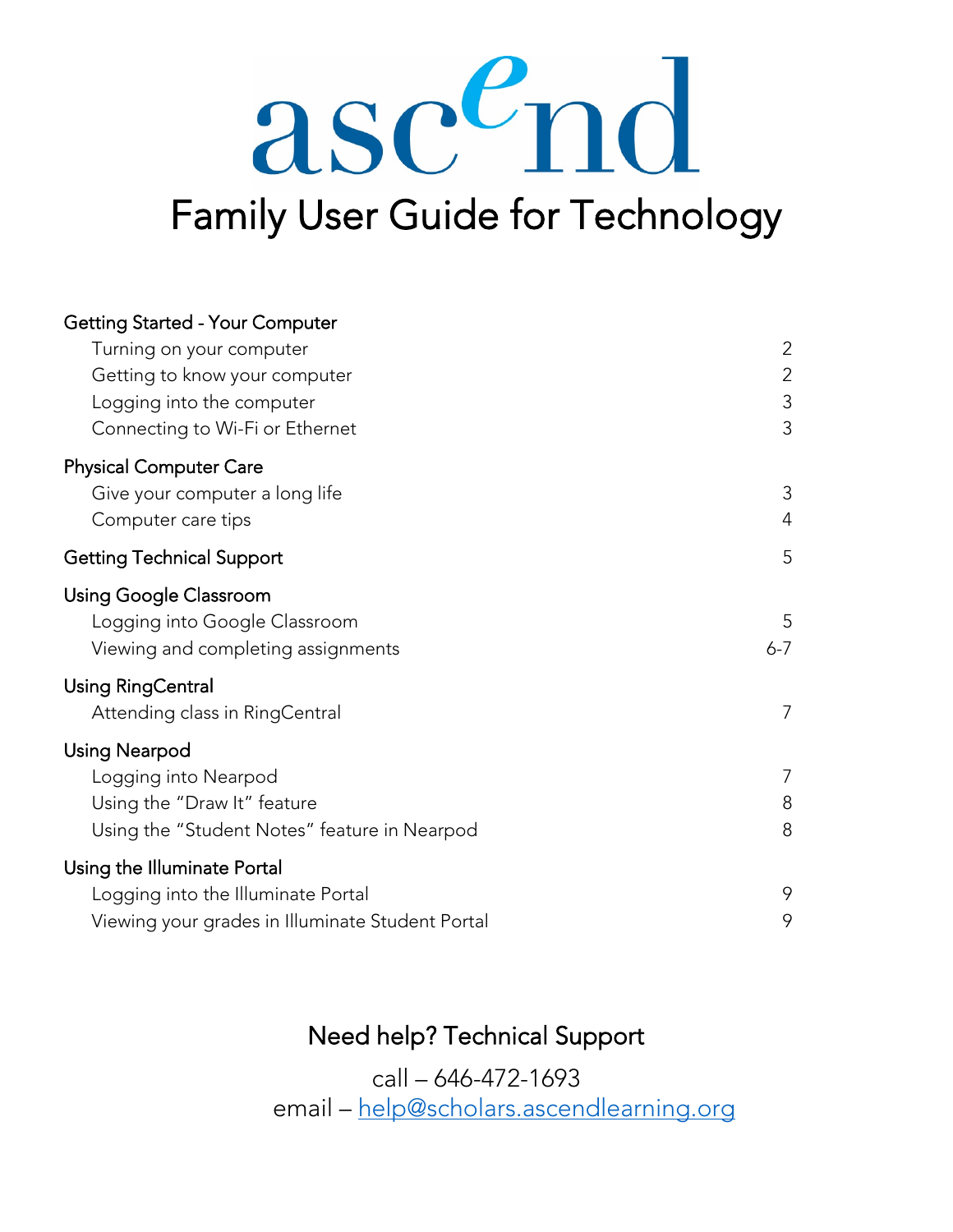# Getting Started – Your Computer

#### a. Turning on your computer/tablet

1. Connect the power adapter and press the power button.



2. Finish the Windows system setup.

3. Follow the on-screen instructions to complete the setup. When setting up, Dell recommends that you: Connect to a network for Windows updates

O NOTE: If connecting to a secured wireless network, enter the password for the wireless network access when prompted.

# b. Getting to know your computer/tablet

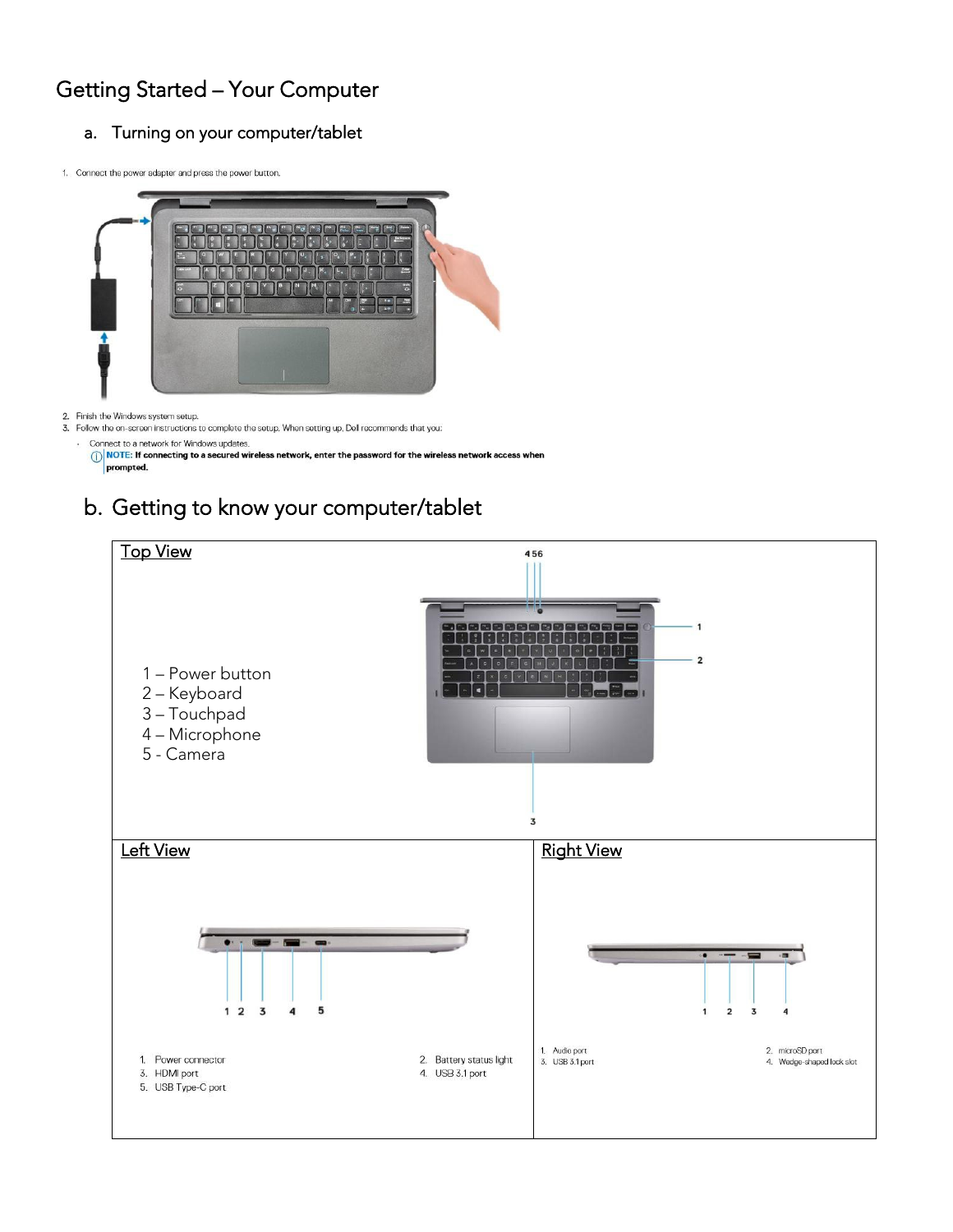# c. Logging into the computer

Ascend laptops are pre-programmed with your username. The password (including the period): abc123.

# d. Connecting to Wi-Fi or Ethernet



e. Physical computer care<br>a. Give your computer a long life - <u>Know how to treat the battery</u><br>To ensure the battery in your laptop has a long and healthy life, avoid leaving it constantly plugged in and charging. Try to plug the laptop in to charge when the battery gets below 40% and unplug it again when the charge is above 80%. For the longest battery life, the battery should spend most time between 40% and 80%.

b. Shut down your laptop once every few days.

You may notice that your laptop begins to run slowly after a few days of being constantly on. You can fix this problem by turning off your laptop all the way and leaving it alone for 15 minutes. This will allow your computer's hardware to rest and reset. To turn off your computer all the way, do the following:

Windows — Click the Start  $\blacksquare$  icon, click the Power  $\mathbf{\dot{U}}$  icon, and click Shut down.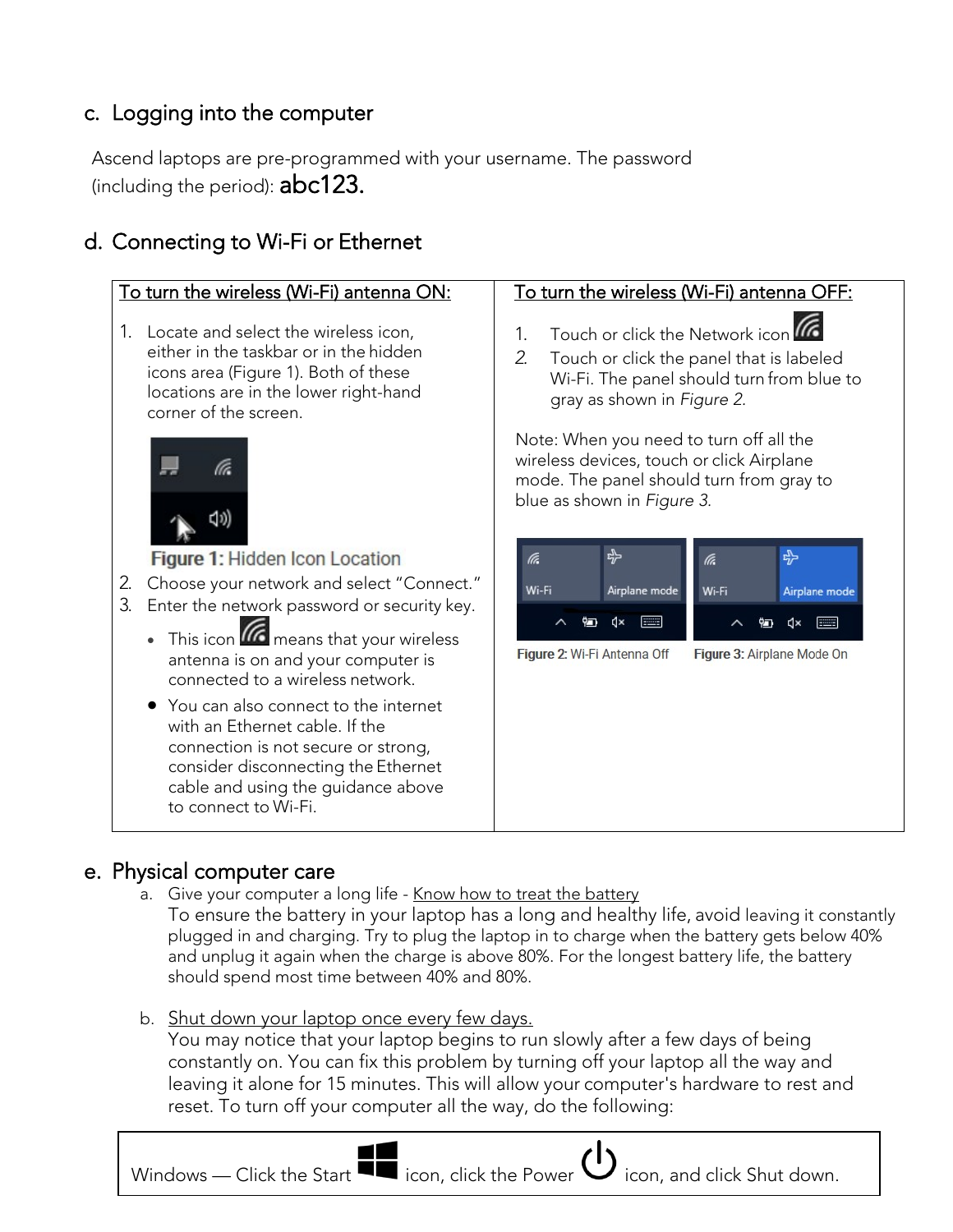- c. Computer care tips Prevent accidents before they happen.
	- Keep food and drink away from the laptop.
	- Use your laptop in safe conditions (e.g., away from water, extreme temperatures, and so on).
	- Place your laptop out of reach of pets.
	- Carry your laptop with two hands.
	- Ensure that you've removed any cords (e.g., power cable, headphones,
	- and so on) before moving with or away from your laptop.
- d. Be gentle when plugging in peripherals.

Peripherals are items you plug into your laptop, such as USB flash drives or accessories, headphone or speaker cables, adapters, and even the power cable. Many of these items have specific ports or locations into which they fit, so pay attention to the shape and size of an item's connector before plugging it into its respective port.





e. Clean your laptop often.

#### Step 1:

Turn off and unplug your laptop before you do any cleaning. Shut the laptop down through the Power Options menu, then remove the power cord.



#### Step 3:

 Wipe the screen gently with the soft cloth. Using one sweep of the cloth should take care of any dust and loose particles on the screen.



#### Step 2:

Kill germs by wiping down the surface of the keys with a disinfecting wipe. But do not use wipes with bleach in them, as these can damage the protective coating on the keys.



## Step 4.

Never directly wet the screen. Do not, under any circumstance, spray water directly onto the screen of the laptop. This significantly increases your odds of getting water into the machine, thereby making an electrical short more likely.

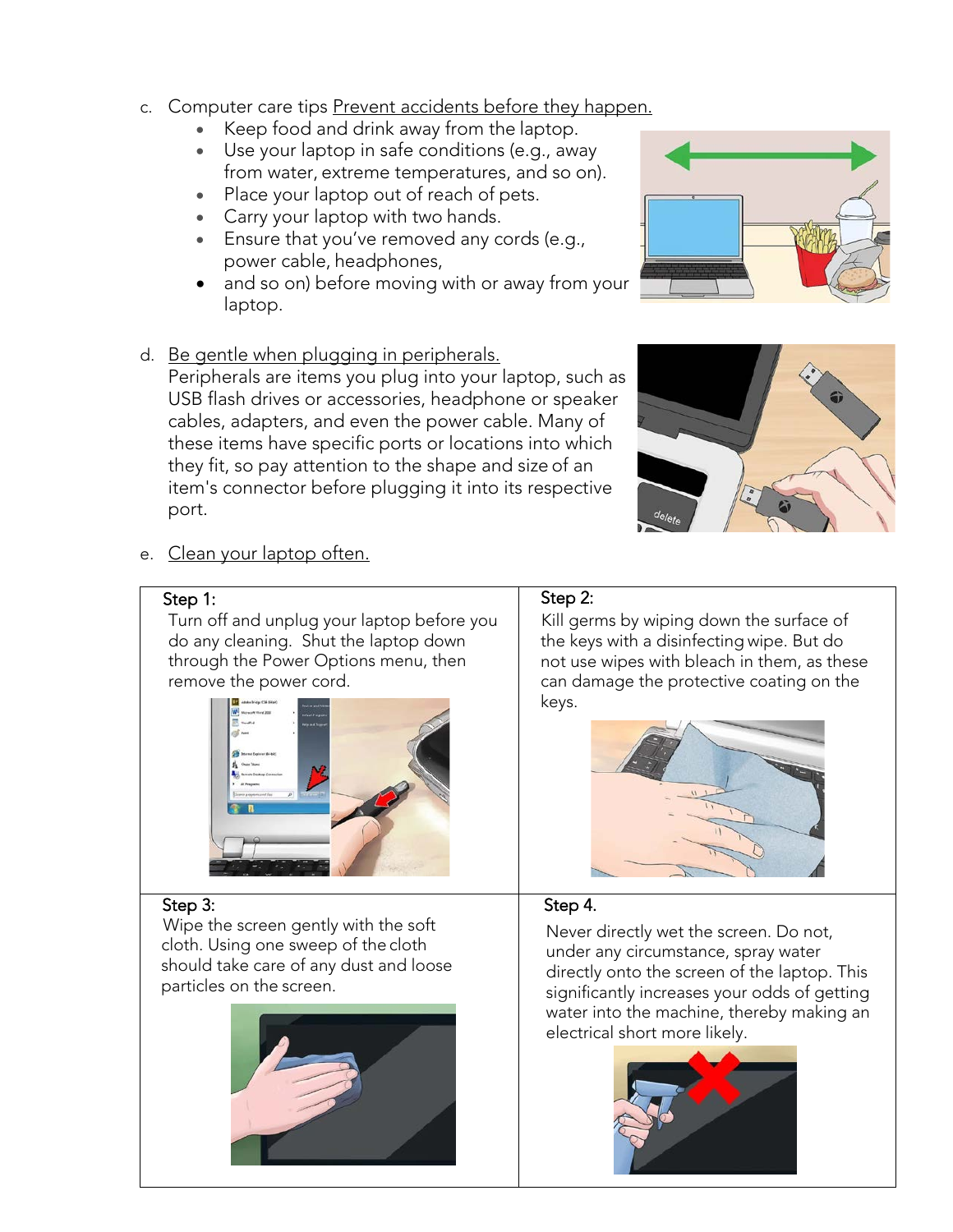# Getting Technical Support

Students and families can request technical support by calling 646-472-1693 or emailing [help@scholars.ascendlearning.org](mailto:help@scholars.ascendlearning.org.)

# Using Google Classroom

Google Classroom is a class organization platform that incorporates Google's core G- Suite (Google Docs, Sheets, Slides, Drive, and other Google products) so that students can access everything they need for a class in one place, including homework assignments, group projects, and files. This is where students will start their school day and class periods. Their teachers will post instructions for what they will do that school day in Google Classroom.

- <span id="page-4-0"></span>1. Logging into Google Classroom
	- a. Go to <https://ascendlearning.onelogin.com/>
	- b. Enter username: [firstname.lastname@scholars.ascendlearning.org.](mailto:firstname.lastname@ascendlearning.org) Usernames will also be provided by your school.
	- c. Select the checkbox next to "Remember my username."
	- d. Select "Continue."
	- e. Enter your password. Passwords will also be provided by your school.
	- f. Select "Continue."

| Username screen:                            | Password screen:                            |
|---------------------------------------------|---------------------------------------------|
| $asc^e$ nd<br><b>PUBLIC CHARTER SCHOOLS</b> | $asc^e$ nd<br><b>PUBLIC CHARTER SCHOOLS</b> |
| Username                                    | Username                                    |
| first.lastname@scholars.ascendlearning.o    | first.lastname@scholars.ascend<br>Not you?  |
| Remember my username                        | Password                                    |
| Continue                                    |                                             |
| <b>Forgot Password</b>                      | Continue                                    |
|                                             | <b>Forgot Password</b>                      |

g. Select "Google Classroom."

|                | Q Search            |            |  |
|----------------|---------------------|------------|--|
|                |                     |            |  |
| Frequents      | Company: Everything |            |  |
|                |                     |            |  |
|                | ≞                   | Office 365 |  |
| <b>G</b> Suite |                     |            |  |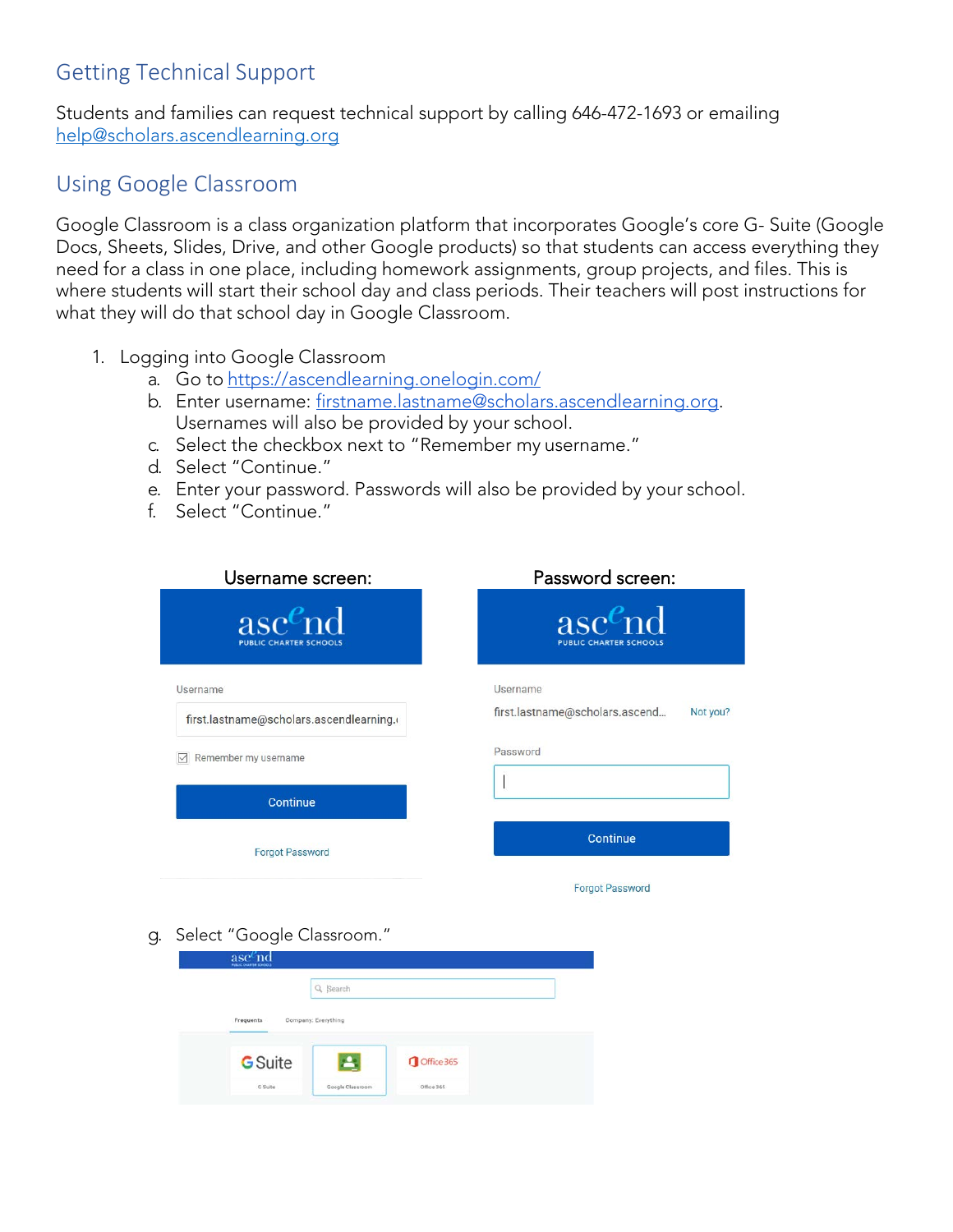| h. Select "View your work" located in the upper left<br>corner. This will bring up all assignments for the<br>class.<br><b>Stream</b><br>Classwork<br>People<br><b>A</b> View your work<br>Unit 1<br><b>Famous American Report</b><br>目                                                                                                                                                                                                                                                                                                                                                | i. To view assignments for all classes, select the main<br>menu icon, located in the upper left-hand corner,<br>and select "To-do" from the drop down menu.<br>Classes<br>⋔<br>Calendar<br>Enrolled<br>⊜<br>To-gm                                                                                                                                                                                                                                             |
|----------------------------------------------------------------------------------------------------------------------------------------------------------------------------------------------------------------------------------------------------------------------------------------------------------------------------------------------------------------------------------------------------------------------------------------------------------------------------------------------------------------------------------------------------------------------------------------|---------------------------------------------------------------------------------------------------------------------------------------------------------------------------------------------------------------------------------------------------------------------------------------------------------------------------------------------------------------------------------------------------------------------------------------------------------------|
| Select an assignment. All incomplete<br>$\cdot$<br>assignments will be listed on the Classwork<br>tab, and the icon next to it will be<br>highlighted with a color.                                                                                                                                                                                                                                                                                                                                                                                                                    | k. Select "View Assignment" to view the contents,<br>including directions and any relevant documents.<br>⊞<br>Classwork<br>Unit 1<br>国<br>Famous American Report<br>Due Mar 27<br>Assigned<br>vebsite linked below to choose a famous American. Use the Google Document to write your repor<br>Famous Americans - Biog.<br>tos://www.biographyor<br>Demo Student01 - Famou.<br>Google Docs<br>View assignmen                                                  |
| Once you have thoroughly reviewed all contents of<br>the assignment, complete all documents in the<br>Your Work section, located in the upper right-hand<br>corner of the page.<br>Oue Mar 27<br>too points<br>Your work<br>Assigned<br><b>Famous American Report</b><br>Demo Student01- X<br>C Demo Teacher01 Mar.19<br>Dama Serang<br>+ Add or create<br>cluste limited below to choose a famous American. Use the Google Document to write your report<br>Famous Americans - Biogra<br><b>Turn in</b><br>ttps://www.biographyonline.n.<br>$\triangleright$<br>Although Editorial De | m. Once you complete an assignment, select "Turn<br>in," located in the upper right-hand corner of the<br>page<br>IΞ<br>ou chose.<br>s. He was also the comander in chief of all                                                                                                                                                                                                                                                                              |
| n. Or you can go back to the assignment page<br>and select "Turn in," located<br>in the Your Work section.<br>Google Docs<br>+ Add or create<br>oogle Document to write your report.<br>Turn in<br>ਹ<br>Private comments<br>$\triangleright$<br>Add private comment                                                                                                                                                                                                                                                                                                                    | o. You'll be prompted once more to select "Turn<br>in" or "Cancel." If your assignment is complete<br>and you are satisfied with it, select "Turn in."<br>Once you turn in your assignment, it cannot be<br>edited.<br>Demo Class<br>$III = 0$<br><b>Famous American Report</b><br><b>C Demo brackerps</b> Star 15<br>Turn in your work?<br>I attachments will be submitted for Vannus American Rep<br>Denis Musertill - Fanous American Repo<br>Cancel Turni |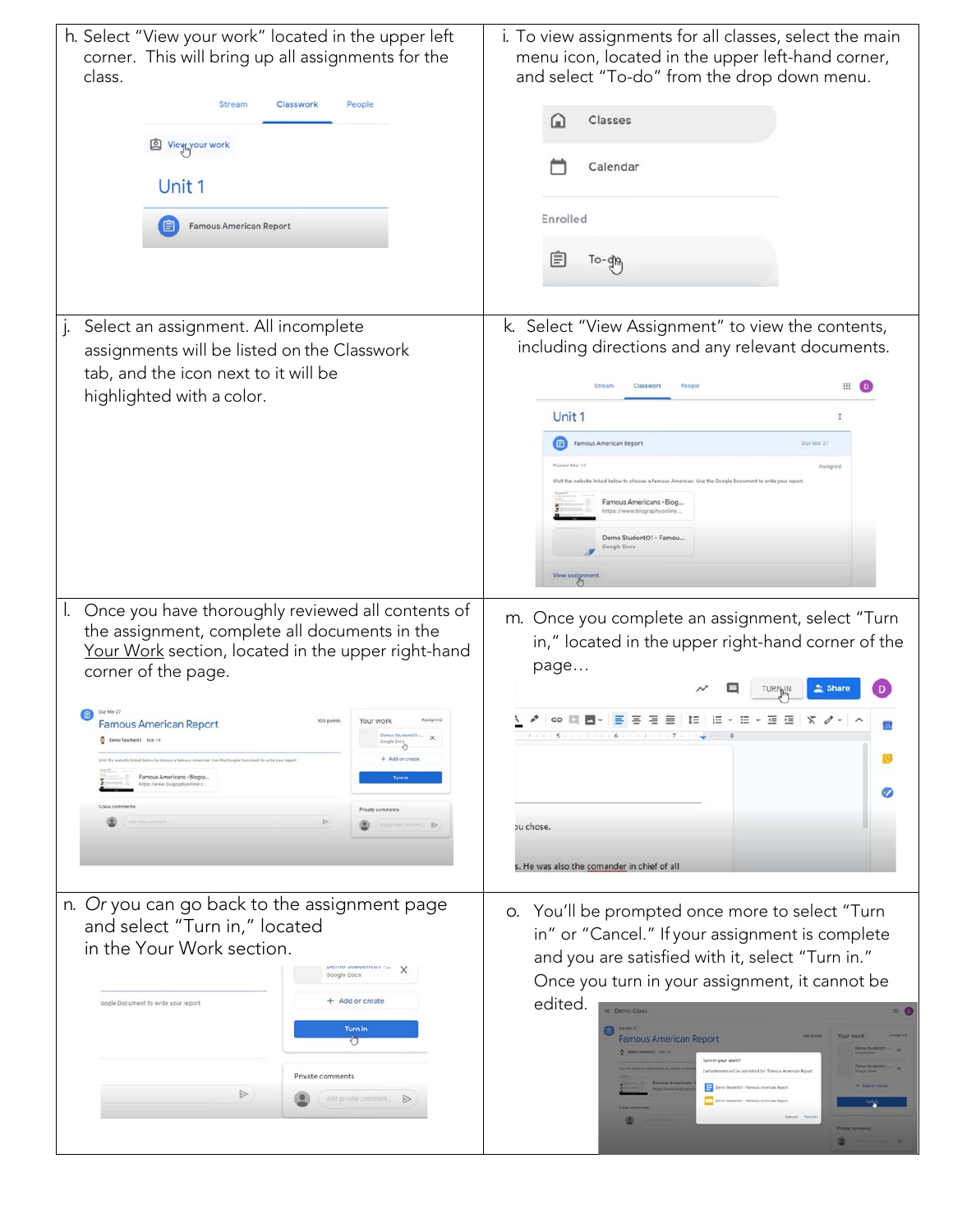- p. Repeat steps 7-9 until all assignments are turned in.
- q. If you need to edit an assignment that's been turned in, select "Unsubmit." This will grant you editing rights. Once you are done editing, select "Turn in."
- r. To remove an attachment, click the delete icon next to the attachment's name.

# Using RingCentral Meetings

RingCentral is a video conferencing system that students will use to join class with their teachers and fellow students. Teachers will share a link to their RingCentral classroom on Google Classroom, and students will join the class in RingCentral at the start of the class period.

## <span id="page-6-0"></span>Attending class in RingCentral

| a. After clicking the link from your teacher, you<br>will see this page. RingCentral Meeting will<br>automatically download for you, just click open.                          |        |                                            | b. Select "Join with Computer Audio."                       |           |  |
|--------------------------------------------------------------------------------------------------------------------------------------------------------------------------------|--------|--------------------------------------------|-------------------------------------------------------------|-----------|--|
|                                                                                                                                                                                |        | Choose ONE of the audio conference options |                                                             |           |  |
| <b>RingCentral</b>                                                                                                                                                             |        | C Phone Call                               | Computer Audio                                              | C Call Me |  |
| Launching.                                                                                                                                                                     |        |                                            |                                                             |           |  |
|                                                                                                                                                                                |        |                                            | <b>Join with Computer Audio</b>                             |           |  |
| Please click Open RingCentral Meetings if you see the system dialog                                                                                                            |        |                                            | Test speaker and microphone                                 |           |  |
| If nothing prompts from browser, click here to launch the meeting, or download & run RingCentral Meetings<br>Futur carriers deliverised or our the application, just from your |        |                                            |                                                             |           |  |
|                                                                                                                                                                                |        |                                            |                                                             |           |  |
| Sign up for a free RingCentral Meetings account today                                                                                                                          |        |                                            |                                                             |           |  |
|                                                                                                                                                                                |        |                                            | Automatically join audio by computer when joining a meeting |           |  |
|                                                                                                                                                                                |        |                                            |                                                             |           |  |
|                                                                                                                                                                                |        |                                            |                                                             |           |  |
| Mute yourself, unless directed otherwise by your teacher. When your microphone is muted,<br>C.                                                                                 |        |                                            |                                                             |           |  |
| you will see a red cross through it as shown below                                                                                                                             |        |                                            |                                                             |           |  |
|                                                                                                                                                                                |        |                                            |                                                             |           |  |
| nmute<br>Start Video                                                                                                                                                           | Invite | <b>Manage Participants</b>                 | Share                                                       | Chat      |  |
|                                                                                                                                                                                |        |                                            |                                                             |           |  |
|                                                                                                                                                                                |        |                                            |                                                             |           |  |
| d. Make sure your camera is on by clicking the Start Video icon in the bottom left corner of your                                                                              |        |                                            |                                                             |           |  |
| screen.                                                                                                                                                                        |        |                                            |                                                             |           |  |
|                                                                                                                                                                                |        |                                            |                                                             |           |  |
| Mute                                                                                                                                                                           | Invite | <b>Manage Participants</b>                 | <b>Share</b>                                                | Chat      |  |

# Using Nearpod

Nearpod is an interactive student engagement platform where teachers can upload PowerPoints, and scholars can participate with the class content using collaborative structures.

#### <span id="page-6-1"></span>1. Logging into Nearpod

Nearpod lessons will be assigned through your scholar's Google Classroom. When scholars open their class assignment, it will take them to the associated Nearpod lesson. To begin working in the Nearpod, students will be prompted to type in their name. After entering their name, they will be able to complete activities and classwork within the Nearpod.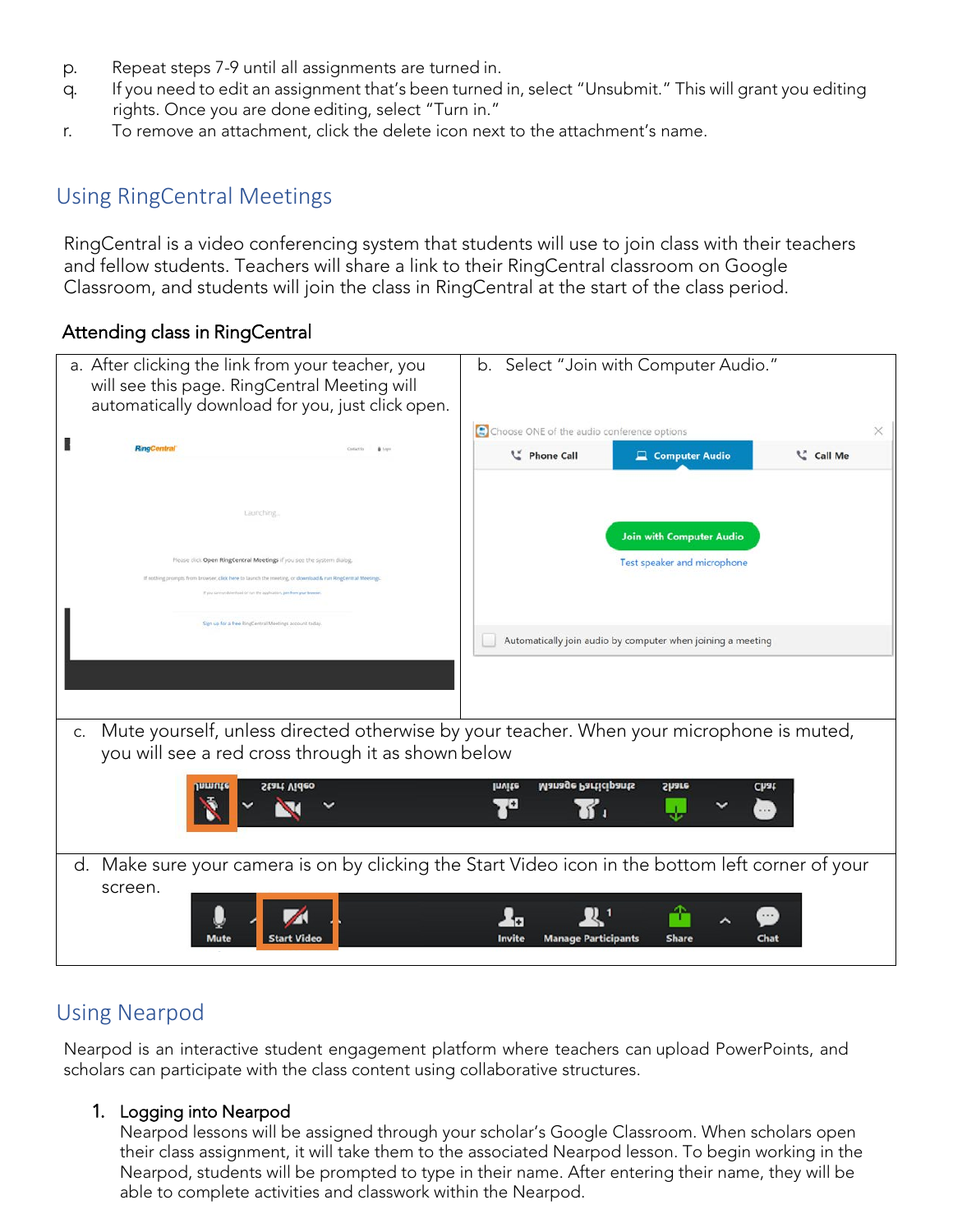#### 2. Using the "Draw It" feature

An important feature of Nearpod is called the "Draw It" tool. Many class assignments will require drawing. The steps to using the Draw It tool are shown below.



## 3. Using the "Student Notes" feature in Nearpod

- a. The "Student Notes" feature within Nearpod allows students to take notes during a Nearpod lesson. Students are able to use this feature by clicking a button located on the right side of a Nearpod lesson. Students can freely type notes or copy and paste text from the Nearpod lesson or an outside resource.
- b. How to access Student Notes option as a student